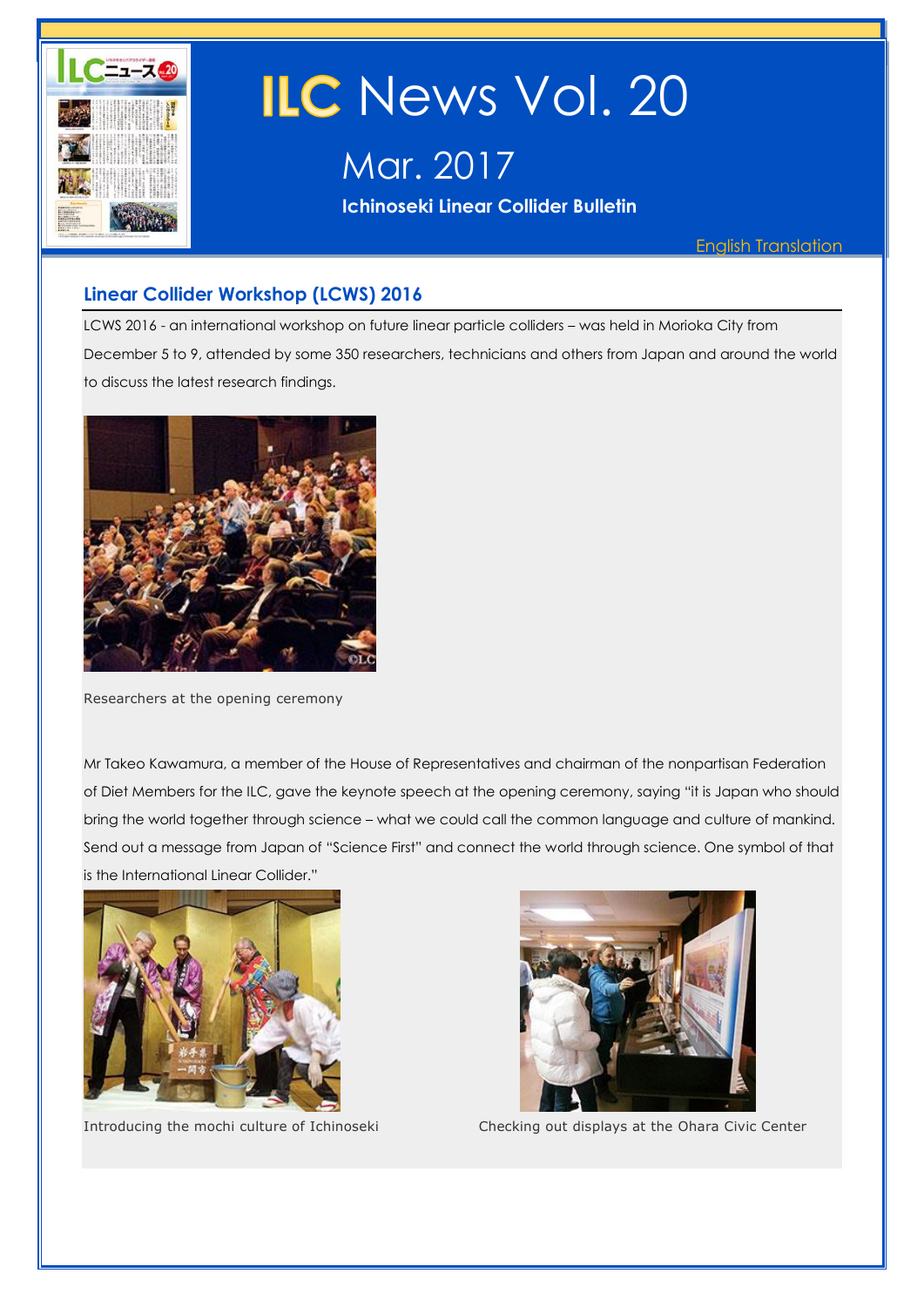Presentations and discussions held during the week concerned technical issues in realizing the ILC, the structure of international cooperation, "staging" or expansion of the ILC facility in stages, and cost reduction.

Events held in conjunction throughout the week included the "All Iwate Fair" which introduced sightseeing spots, food, history and culture in Iwate Prefecture; an exhibition and information session held by local companies; and an evening for junior high and high school students to chat with researchers from abroad.

Ms Akari Kita, a second grade student at Maikawa Junior High School, took part in the chat with researchers, hearing about physics and the universe. Ms Kotomi Sato, a second grade student at Hanaizumi Junior High School who is taking part in the "Iwate ILC 2030 Project" run by the Iwate Nippo newspaper, made a presentation to researchers about what the project had involved to date, including a site visit to Geneva in Switzerland last August.

About 100 LCWS participants joined a tour on the final day to the vicinity of the ILC candidate site, in the town of Daito in Ichinoseki's northeast. Participants stopped at the Ohara Civic Center to look at samples of granite taken from the Kitakami Mountains, a 3D map of the proposed ILC route, panels introducing local sightseeing spots and events, and ILC-themed posters made by children.

Throughout the week, participants from Japan and abroad learned about the current state of the Kitakami candidate site, and saw for themselves the area's attractions and local enthusiasm for the ILC.

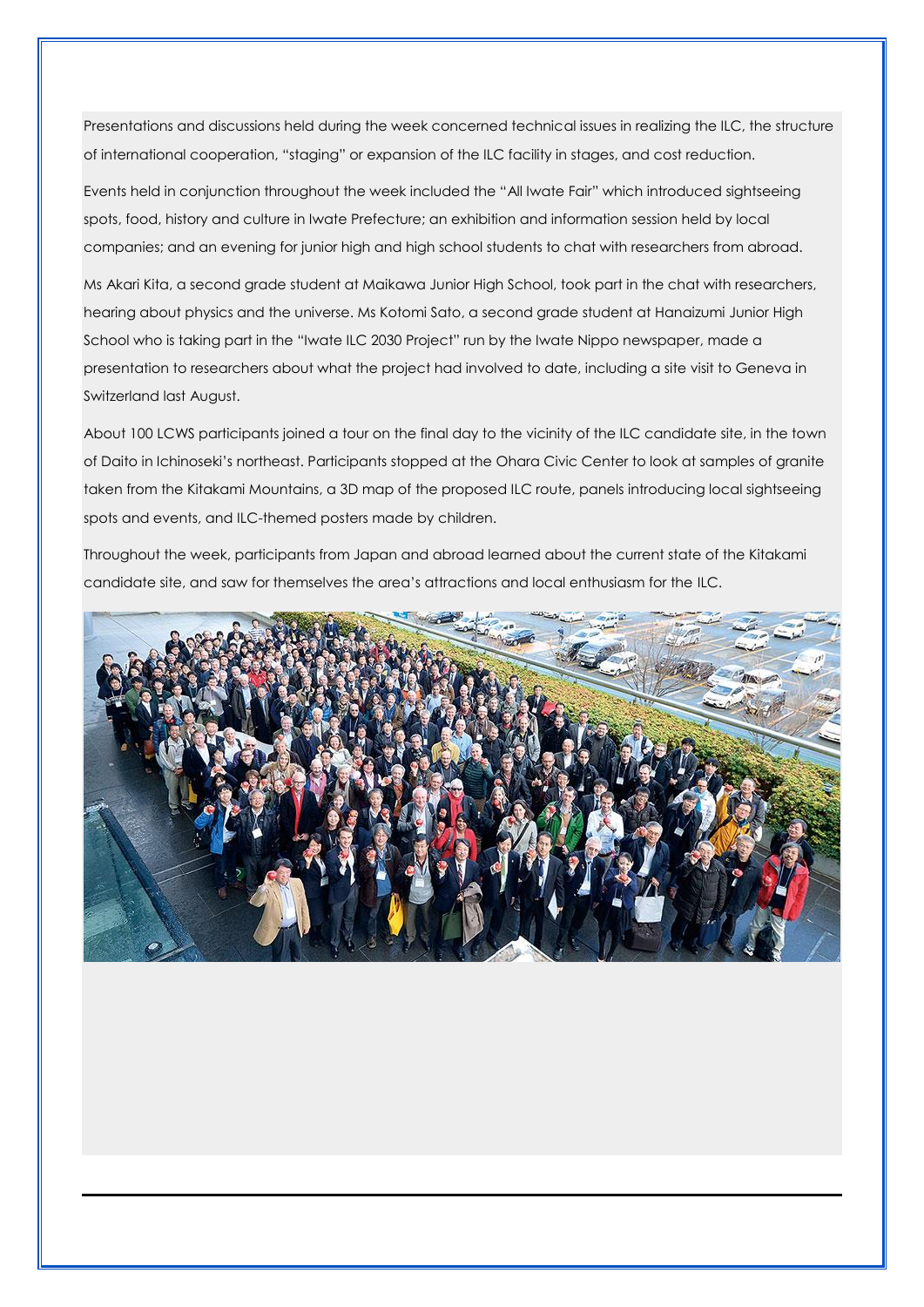# **ILC Symposium during LCWS**



A symposium organized by the Iwate Prefecture ILC Promotion Council and other bodies was held in Morioka City on December 6, attended by some 400 local residents and people in business or government.

Dr Atsuto Suzuki, president of Iwate Prefectural University, spoke about the current state of the ILC project and the impact it would have on the region, and emphasized its significance saying "it's not just building an international city, it's equivalent to building a new

country."

.

A panel discussion followed about the future of the region with the ILC. Dr Masakazu Yoshioka, Visiting Professor at Tohoku University and Iwate University, chaired the discussion and on the panel were Mr Osamu Katsube, mayor of Ichinoseki City; Mr Masaki Ozawa, mayor of Oshu City; Mr Mitsuhiko Sato, deputy mayor of Morioka City; Mr Ikuo Akagawa, deputy mayor of Kesennuma City; and Mr Hisashi Odaira, head of Iwate Prefecture's Department of Policy and Regional Affairs.

Mayor Osamu Katsube talked about connecting the ILC with the agricultural industry and creating expectation for local farmers, mentioning the growing of vegetables for researchers from abroad and the use of local produce in menus at campus restaurants. He also referred to how world heritage sites in Hiraizumi could be utilized, the necessity of plans for development in surrounding areas, and said "we have to break out from a state of waiting and hoping the ILC will come, determine where we should act and proceed forward."

# **Seminar on technology used in the ILC**



A seminar on technology related to the ILC was held by Ichinoseki City on February 3 at Hotel Sunroute Ichinoseki, and attended by some 50 people from in and out of the city.

Mr Michio Ohtsuka, CEO of Ohtsuka Inc. in Tsukuba City, Ibaraki Prefecture, presented in the first half of the seminar about what's required to enter the particle accelerator industry, and how to be part of ILC business. Mr Otsuka talked about how he came to be involved in the industry, what researchers expect of businesses, and emphasized there would be chances for local businesses in various

fields to get involved with the ILC if it is built.

Mr Takuma Nihira, Managing Director of Penguin System Co., Ltd. and chair of the Ibaraki R&D Association, presented in the second half of the seminar with a title of "The difficulties and joys of supporting research and development." Mr Nihira spoke about his own experiences of difficulties in R&D, but also the joys of supporting researchers dreaming of Nobel Prizes.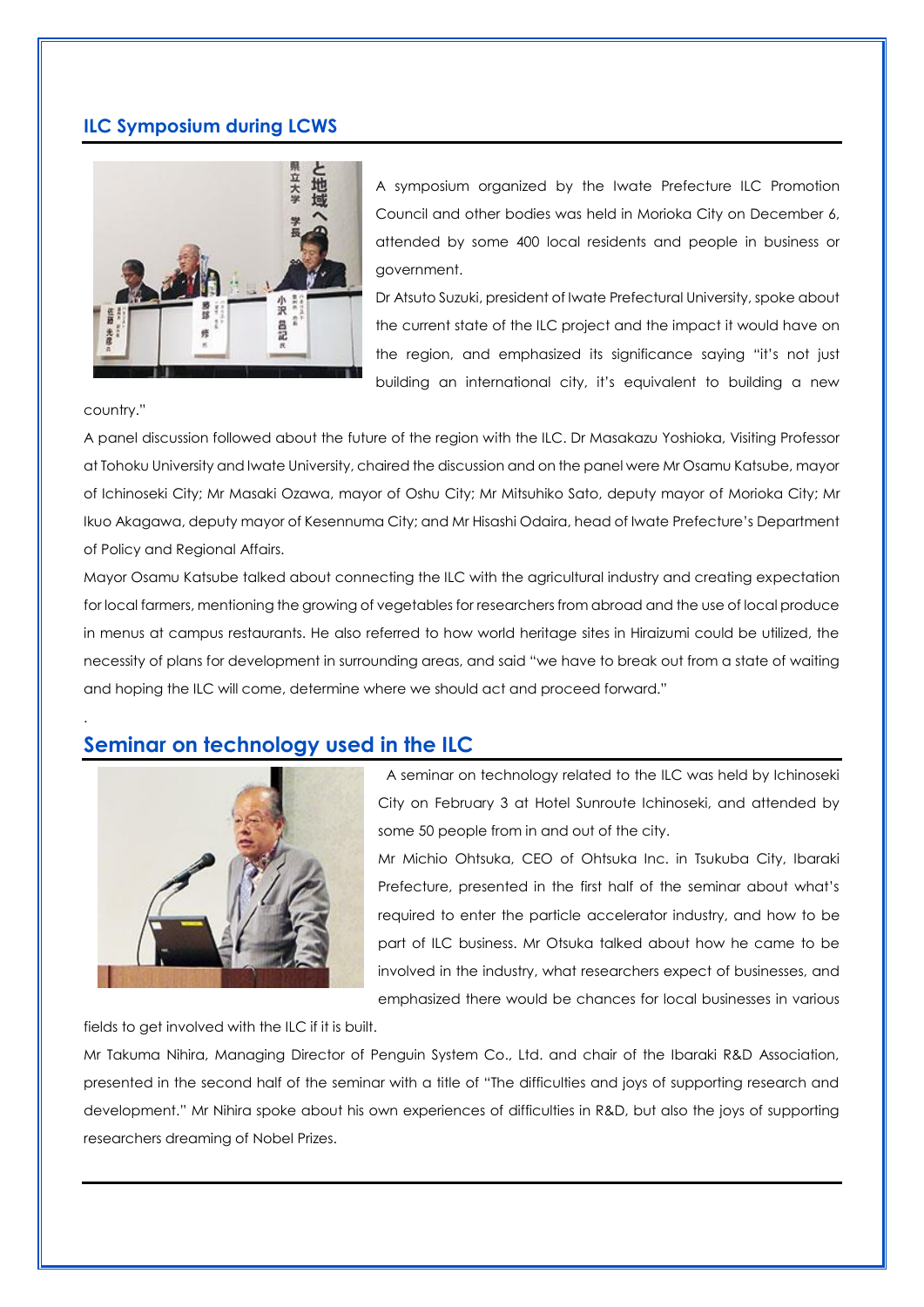## **Karuta competition heats up**



Fourteen kids from Sarusawa Elementary School took part in an ILC "karuta" card tournament on January 26 held at the Sarusawa Civic Center. It was the second round of after-school ILC karuta competition; the first round having been held in September last year. The kids started off in two groups and the competition heated up, with winners in the qualifying round going on to the final.

Sets of ILC "karuta" cards - a popular game in Japan where people race to grab a card that has been called out - have been distributed

to elementary schools in Ichinoseki City, after-school clubs, civic centers and so on, to have kids enjoy learning about the ILC.

## **Kids try their hands at ILC posters**



An award ceremony was held on January 22 at the Oshu City Cultural Hall (Z Hall) for winners of the ILC poster contest run by the Southern Regional Development Bureau of the Iwate Prefectural Government. It is the second year the contest for elementary school students has been held. It is separated into two categories: one for students in grades one to three, and another for students in grades four to six. Of the 264 posters submitted this year, 98 were from six schools in Ichinoseki City, with 50 entries from the lower grades and 48 entries

from the upper grades. Hina Sasaki, a girl in the third grade at Ohara Elementary School, received a prize for her entry titled "The ILC in a future Iwate."

## **High school students chat with mayor**



Third-year students at Ichinoseki Daiichi Senior High School, Hironobu Asari and Ryota Konno, paid a visit to mayor Osamu Katsube on January 16 to chat about the ILC.

Hironobu Asari, who aims to become a doctor, said "the ILC is key to the development of Iwate and the Tohoku region. We want to be of help in making it happen." Ryota Konno said "it's my dream to

become a researcher of elementary particle physics. I want to work at the ILC if possible."

Mayor Katsube said "it's encouraging seeing your efforts to bring the ILC here," and pledged to continue the exchange with the students.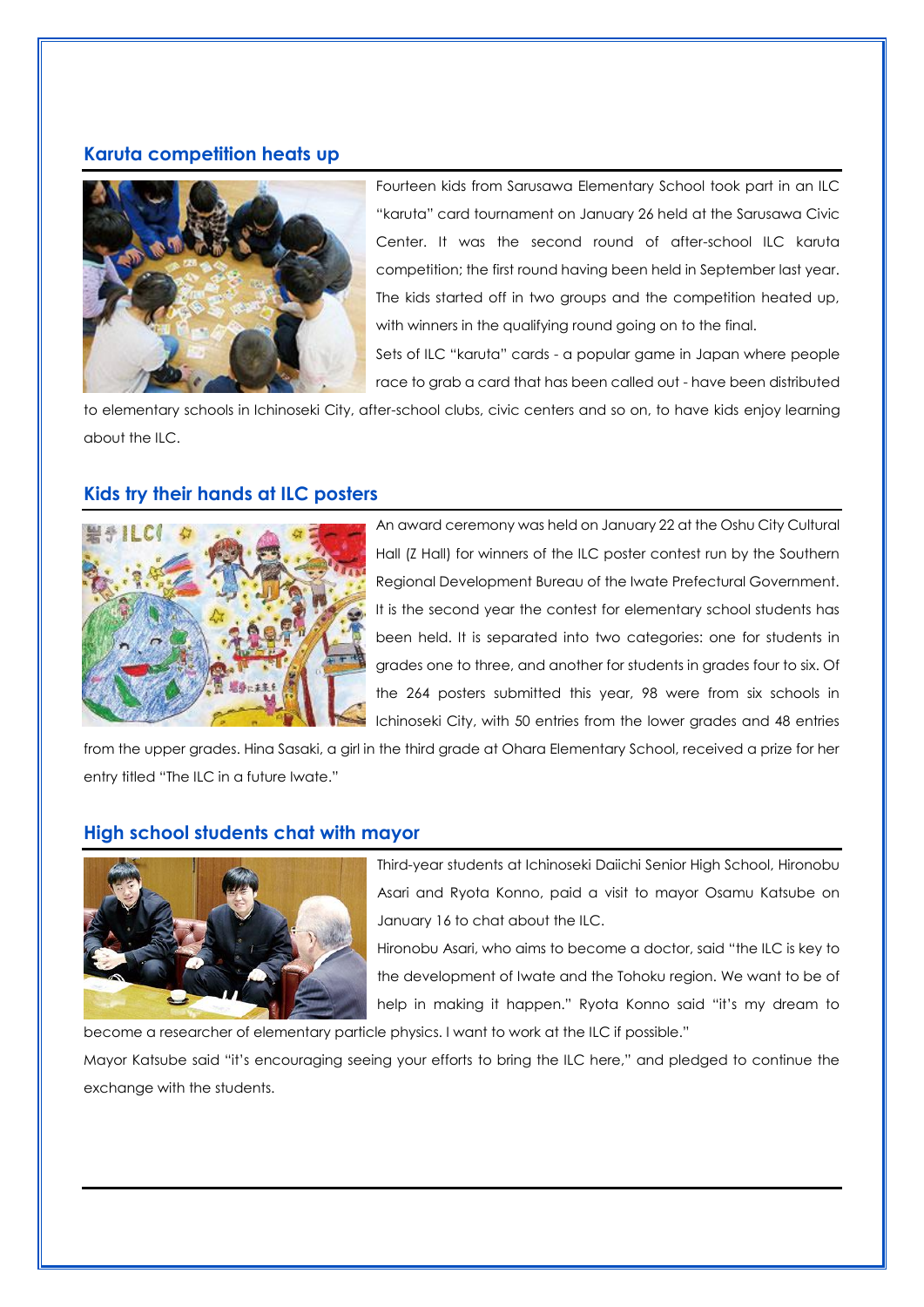#### **Learning English on the street**



The Matsukawa Civic Center installed a sign outside Iwanoshita station on the JR Ofunato Line with information in Japanese and English about local sightseeing spots and facilities, as part of efforts to make the region more international in anticipation of the ILC coming.

On January 29, Nate Hill, working in the ILC Promotion Division as Internationalization Coordinator for Ichinoseki City, chatted with eight kids from a children's club in Matsukawa, and taught them how to pronounce words on

the sign in English. Ms Miyu Ito, head of the children's club, said: "it was good we were able to learn how to say the names in English.

# News Clippings

.

#### **110 million yen for the ILC in the 2017 draft budget**

110 million yen has been allocated for the ILC project in the federal draft budget for the 2017 fiscal year. The figure, for expenses incurred in development of technology and planning, represents an increase of 30 million yen on the previous year.

50 million yen has been allocated for expenses incurred in the development of better performing accelerator technology and reductions in the size and cost of parts. This sum allocated is the same as the previous year. 60 million yen has been allocated for risk analysis pertaining to a large-scale international accelerator project. This sum allocated is double the amount of the previous year.

#### **Sixth meeting by panel of experts**

A panel of experts formed to discuss hosting the ILC and chaired by Mr Shinichi Hirano, Professor Emeritus at Nagoya University, held their sixth meeting on February 1. The panel summarized matters deliberated to date, discussed matters moving forward, and established a fourth working group to consider the management structure for an international research organization and how it would be run.

#### **High school students chat with the governor**

A discussion about the ILC between Mr Takuya Tasso - the governor of Iwate Prefecture, high school students and people in tourism and the manufacturing industry was held at the Hiraizumi Cultural Heritage Center on January 17. Two students in the second grade at Ichinoseki Daiichi Senior High School – Ms Akari Chiba and Mr Souta Chiba – took part and expressed their opinions on the importance of science and fundamental research.

#### **Third Science Café for this fiscal year**

The third "Ichinoseki Science Cafe" for the 20 16 fiscal year was held on November 25 in Senmaya in the east of Ichinoseki City. Associate Professor Tomoyuki Sanuki of the Department of Physics, Graduate School of Science at Tohoku University, presented with a title of "Towards realizing the ILC". The session was attended by 41 people of various ages, including junior high and high school students.